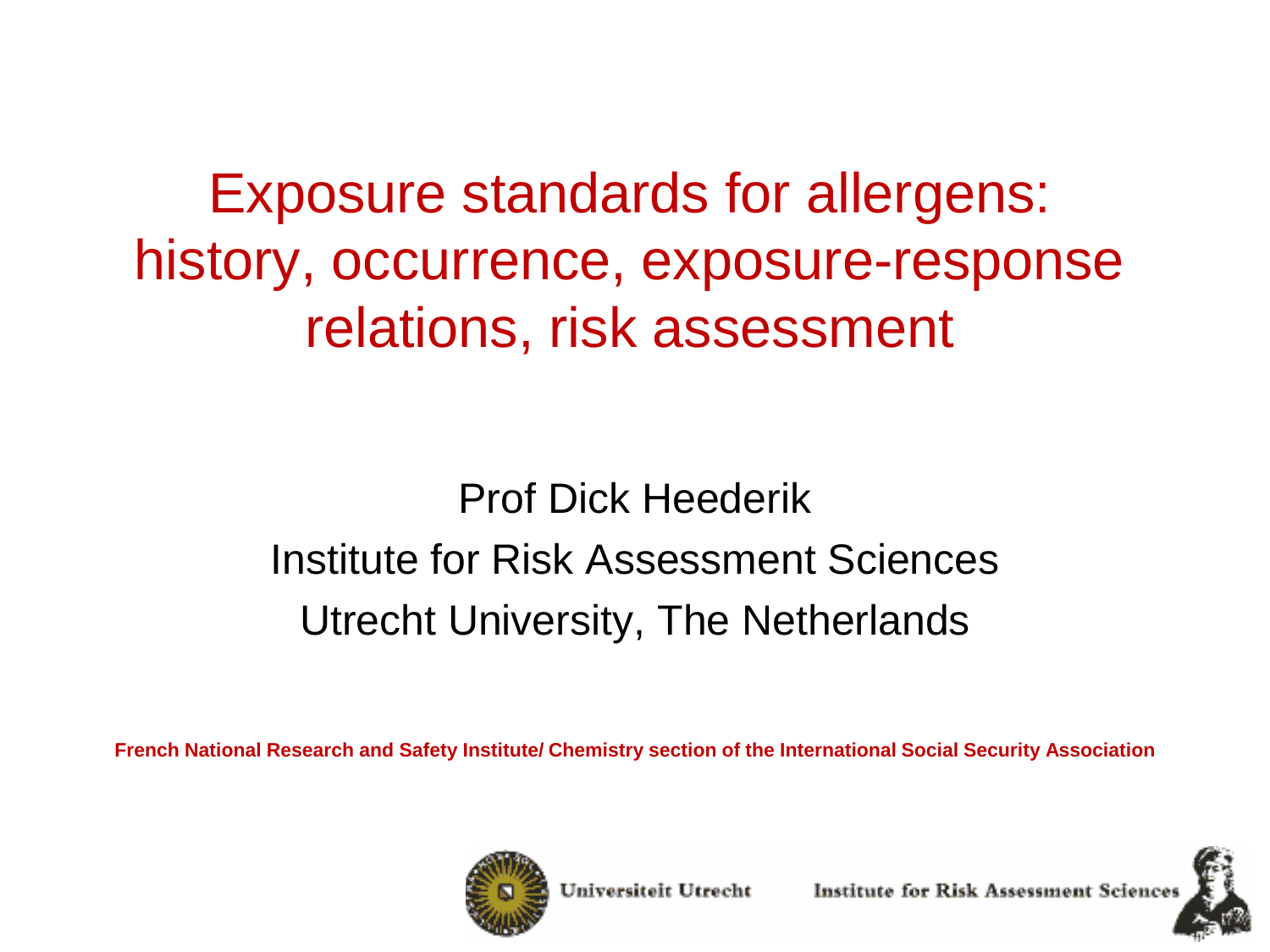#### **Outline**

- Allergens
	- Definition
	- Properties
- Exposure response relations
	- Sensitization
	- Time till sensitization
	- Symptoms, asthma
- Risk assessment for allergens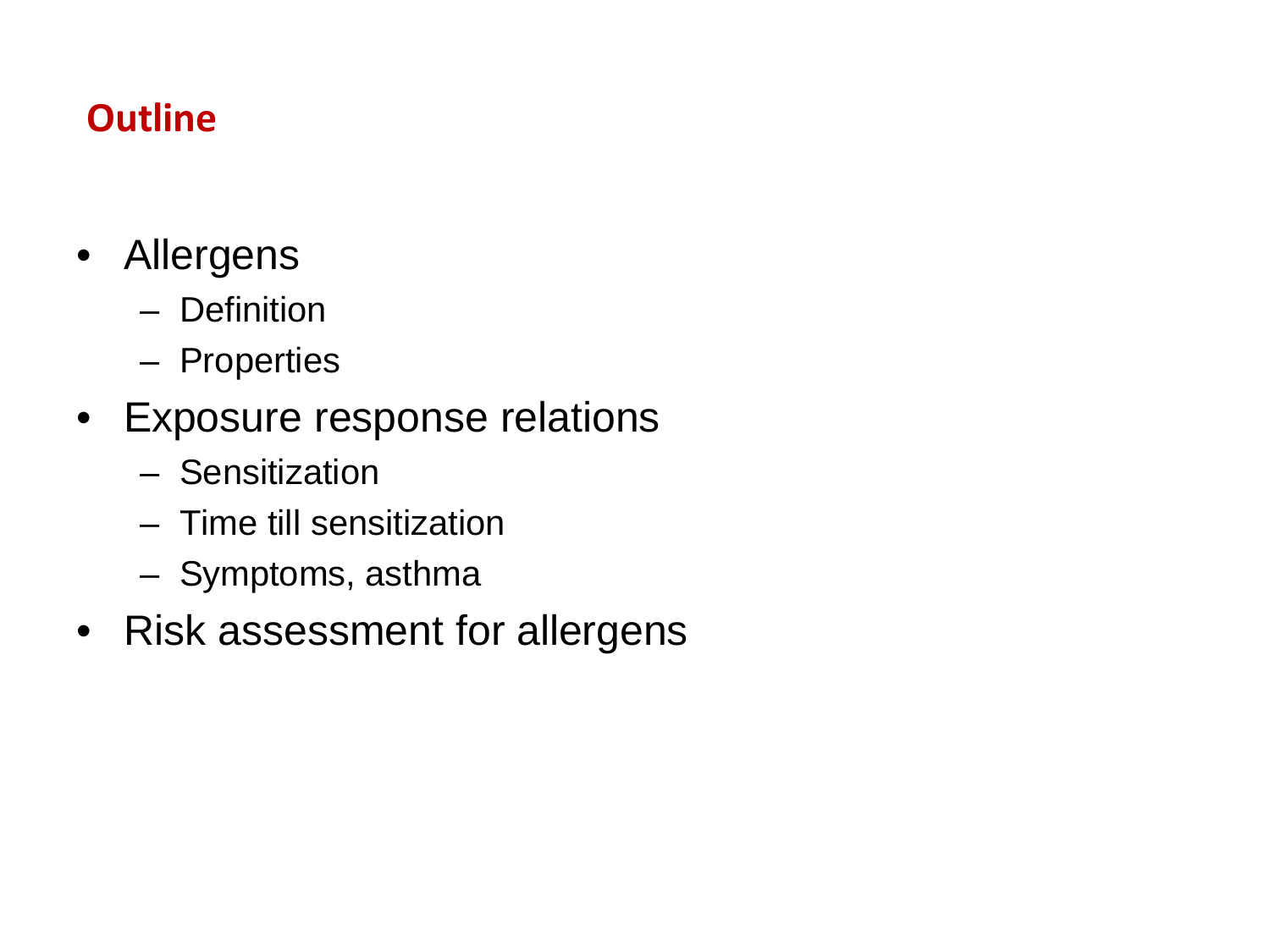#### **High molecular weight sensitizers**

- Usually proteins, molecular weight >5 kDaltons
- IgE response after sensitization period (T-helper 2 response):
- Urticaria, conjunctivitis, rhinitis, asthma
- Examples of HMWS with major public health impact:
	- **Latex** (Hevea braziliensis) Hev b1-b7
	- **Fungal** α**-amylase** Asp o 1 (51-54 kDa), other proteins (25-27 and 40 kDa)
	- **Rat and Mouse Urinary Proteins**: Rat n 1A (20-21 kD), Rat n 1B (16-17 kD) and Rat albumin (68 kD)
	- **House dust mite**: Der p 1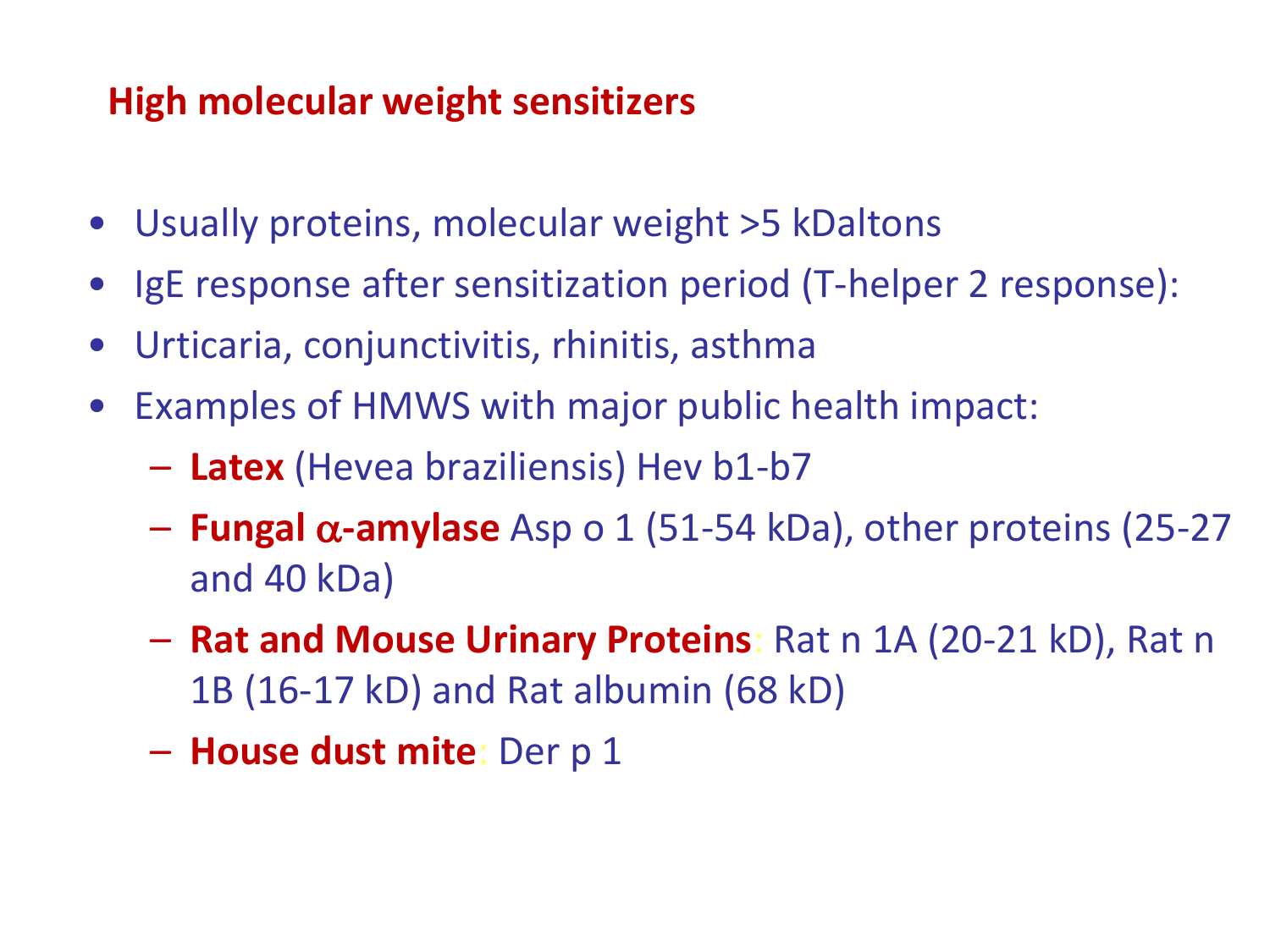#### **HDM allergen: >99% of Der p1 in fecal particles**

**Tovey et al., Nature 1981**

## *Der p1***: MW = 24,000 ~0.1 ng/particle (~2.5%(w/w)) 3\*109 molecules/particle**

#### Mite faeces are a major source of house dust allergens

E. R. Tovey, M. D. Chapman & T. A. E. Platts-Mills\*

Division of Immunology, Clinical Research Centre, Watford Road, Harrow, Middlesex HA1 3UJ, UK



Fig. 1 Electron scanning micrograph of two mite faecal balls. Mite faeces range from 10 to 40  $\mu$ m in diameter with a mean of  $22 \pm 6$  µm s.d. For a similar species it has been reported<sup>9</sup> that the faeces are produced by compacting three to five foodballs covered in a neritrophic membrane. Scale bar, 10 um.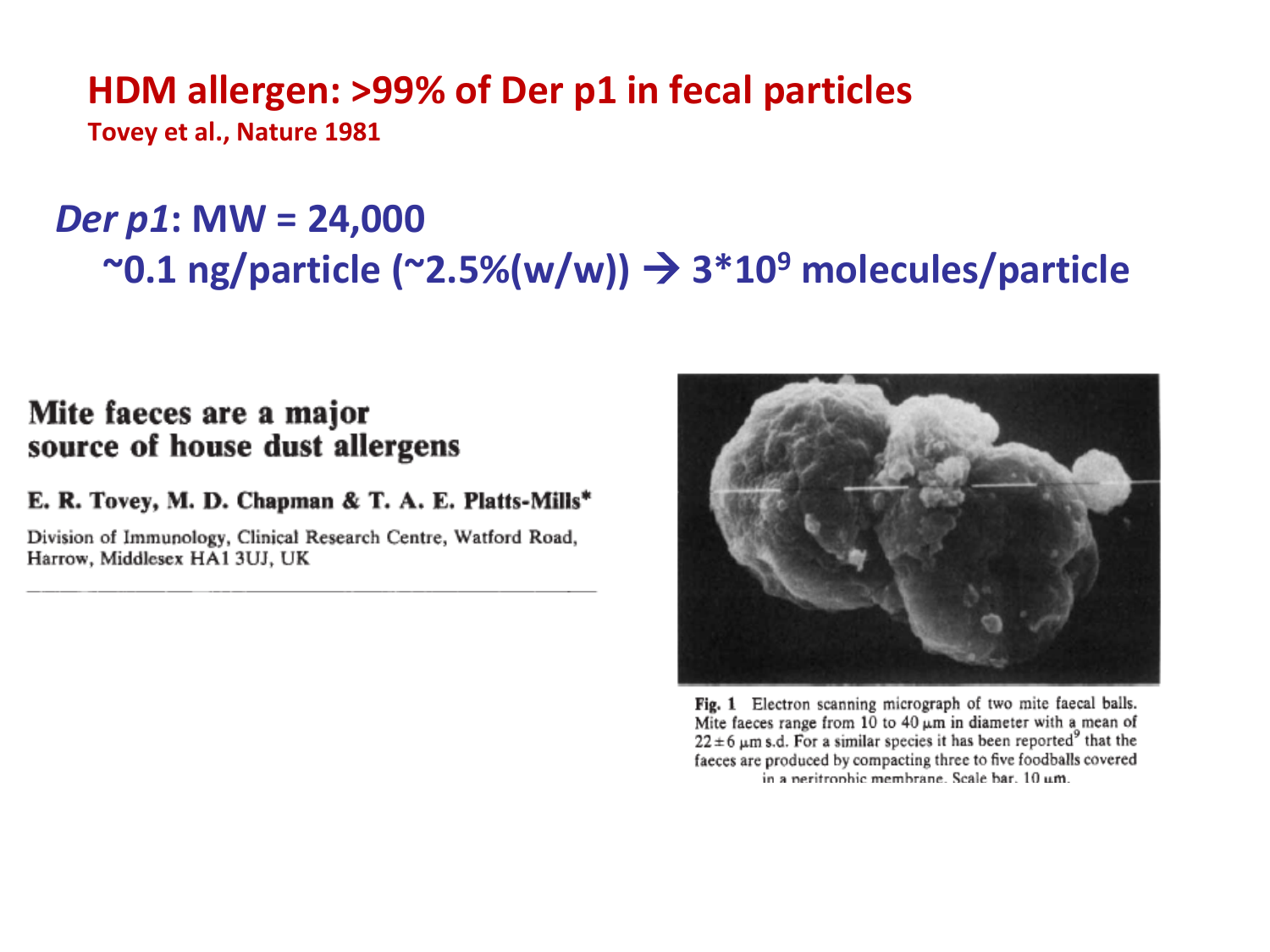### **Low molecular weight sensitizers**

- Small molecules, sometimes reactive chemicals
- IgE response after sensitization period (T-helper 2 response) or other (unknown) mechanism (hapten formation and IgE response, cellular responses)
- Urticaria, conjunctivitis, rhinitis, asthma
- Examples of LMWS:
	- **Isocyanates**
	- **Acetic anhydrides**
	- **Metals: Beryllium, Chromium (Cr III), Nickel, Platinum salts**
	- **Colophony**
	- **Disinfectants: Chloramine T**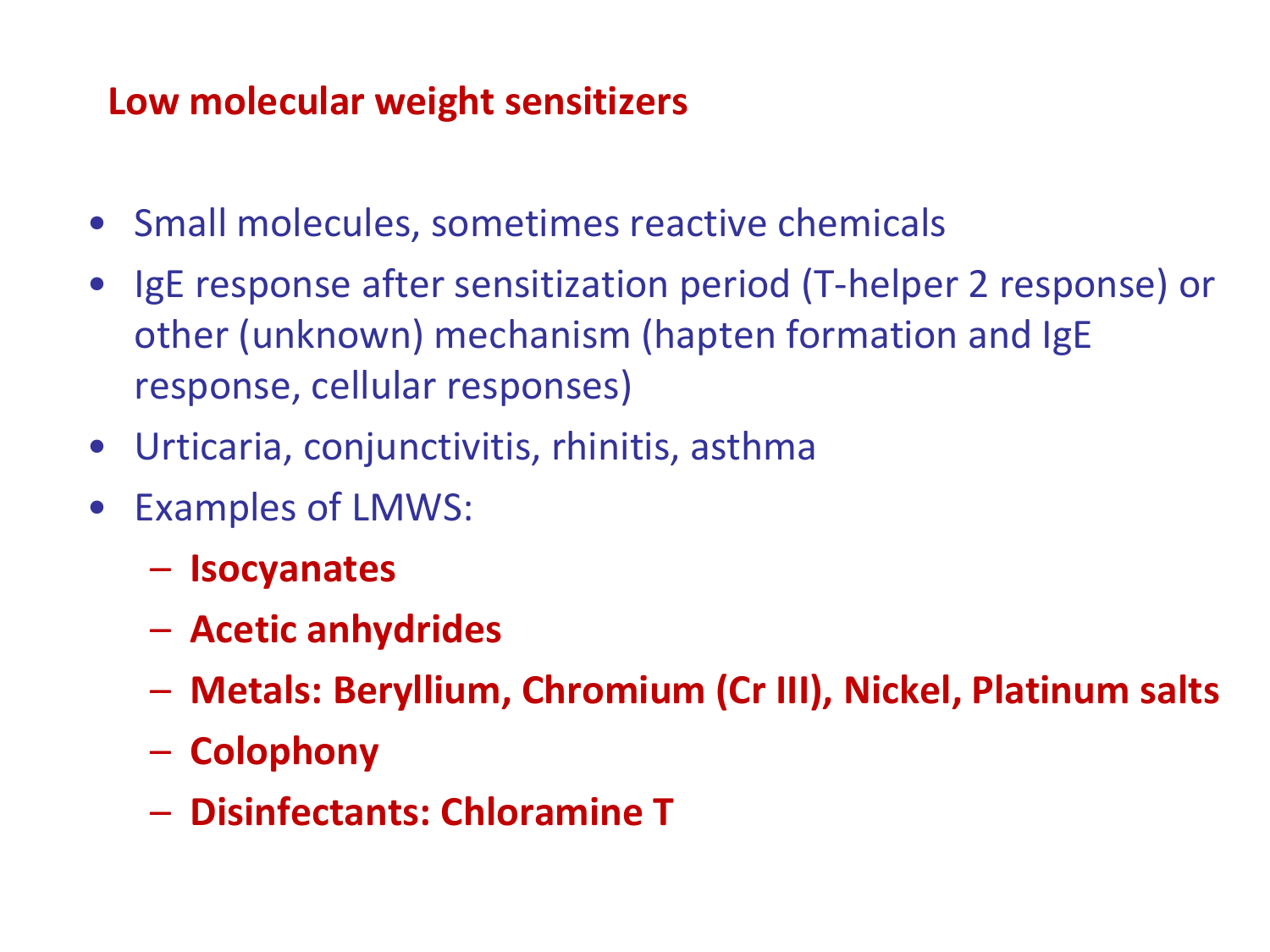# **Low molecular weight sensitizers: di-isocyanates in spray painting<br>Pronk et al., Ann Occup Hyg, 2005<br>Objects: di-isocyanates in spray painting R<sup>MS</sup>C<sub>SO</sub>**

**Pronk et al., Ann Occup Hyg, 2005**

| <b>HDI</b> factor            | <b>TDI factor</b>     | <b>MDI factor</b> |
|------------------------------|-----------------------|-------------------|
| 42.2%                        | 26.8%                 | 12.8%             |
| <b>Biuret</b>                | $2,6-TAI$             | $4,4-MDI$         |
| Diisocyanuraat               | $4,2-TAI$             | $4,4-MAl$         |
| Uritidone                    | $2,4-TAI$             | <b>PIC</b>        |
| Unknown polyHDI              | $Phl^*$               | $Phl^*$           |
| Isocyanurate                 | $2,6$ -TDI            |                   |
| 1,6-HDI                      | <b>MIC</b>            |                   |
| $1,6-HAI$                    | $2,4-TDI$             |                   |
| IPDI*                        | IPDI*                 |                   |
| <b>IPDI</b> isomer*          | <b>IPDI</b> isomer*   |                   |
| *Present in multiple factors |                       |                   |
| $c \leq 0$                   |                       |                   |
|                              | $O^{\leq C^{\leq h}}$ |                   |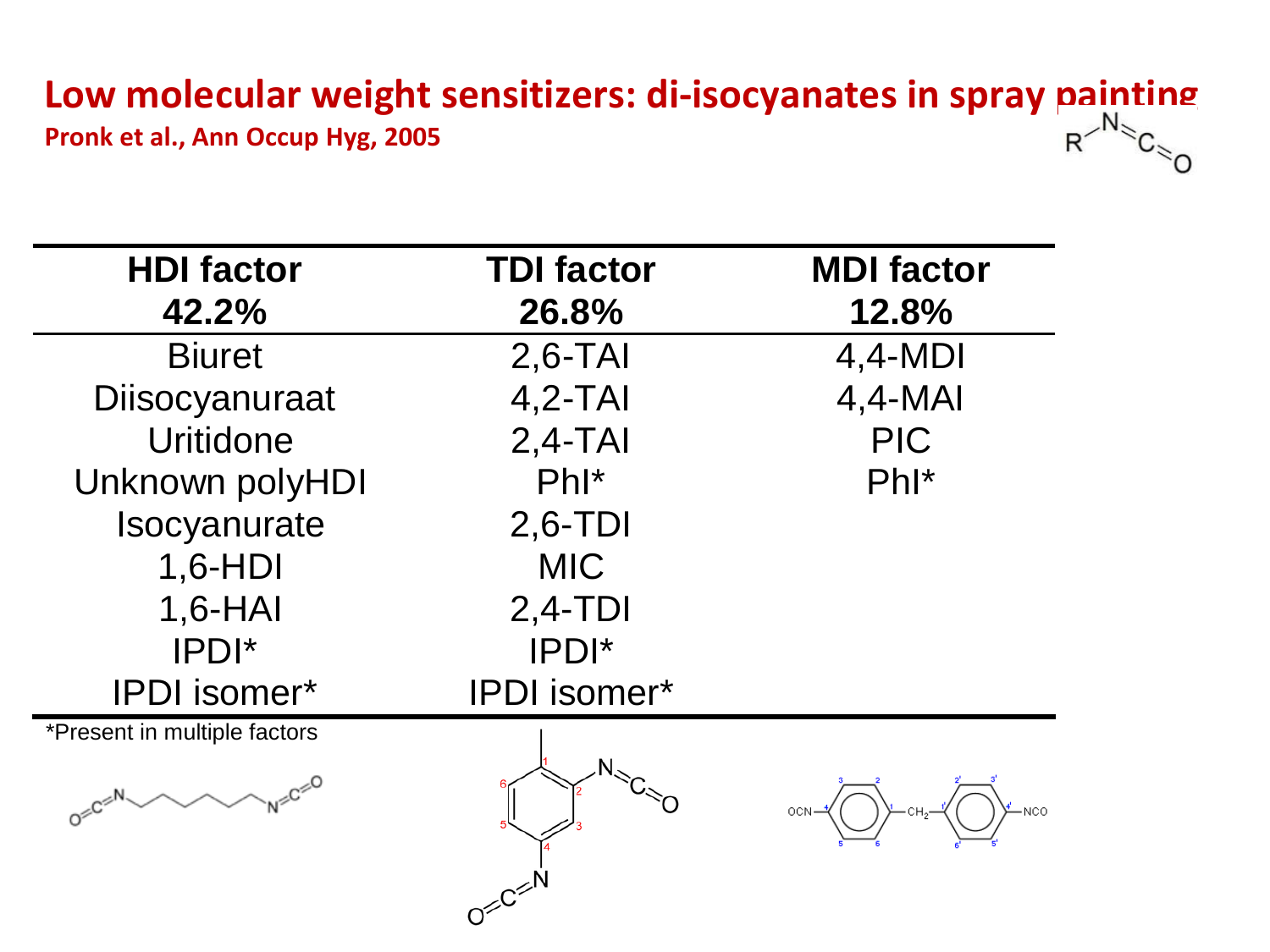## **Platinum salts**

**Heederik et al., JACI 2015**

- Low  $ng/m<sup>3</sup>$  exposure sufficient for sensitization
- Involves a limited number of particulates
- 5µm particle has a mass of 0.16 ng/m<sup>3</sup> and contains 2.5  $10^{11}$  molecules
- 10 $\mu$ m particle has a mass of 1.3 ng/m<sup>3</sup> and contains 1.9  $10^{12}$  molecules
- Under assumptions of MW~400, density=2.5 g/mL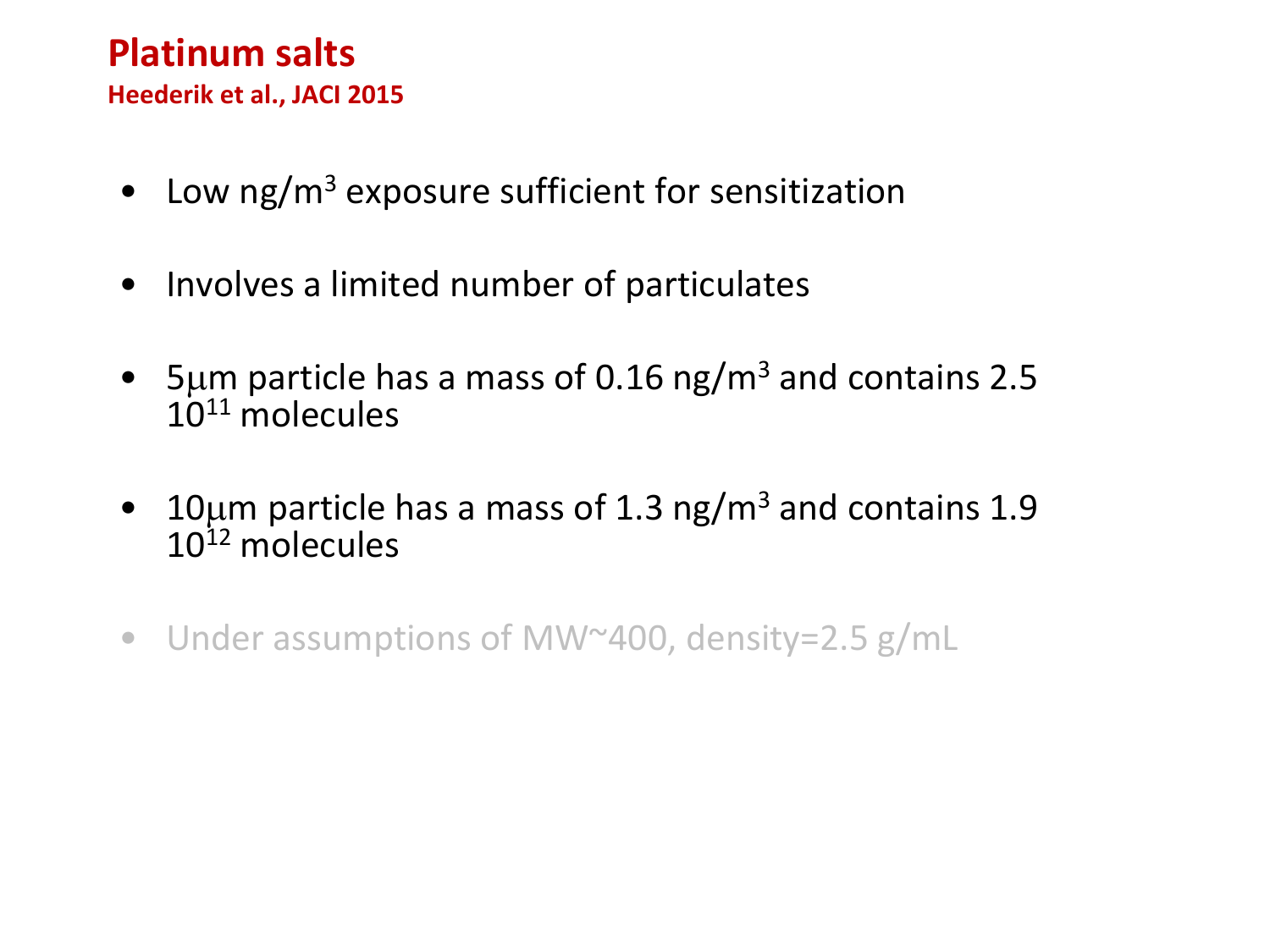#### **Temporal patterns in exposure**

**Meijster et al., Ann Occup Hyg 2008**

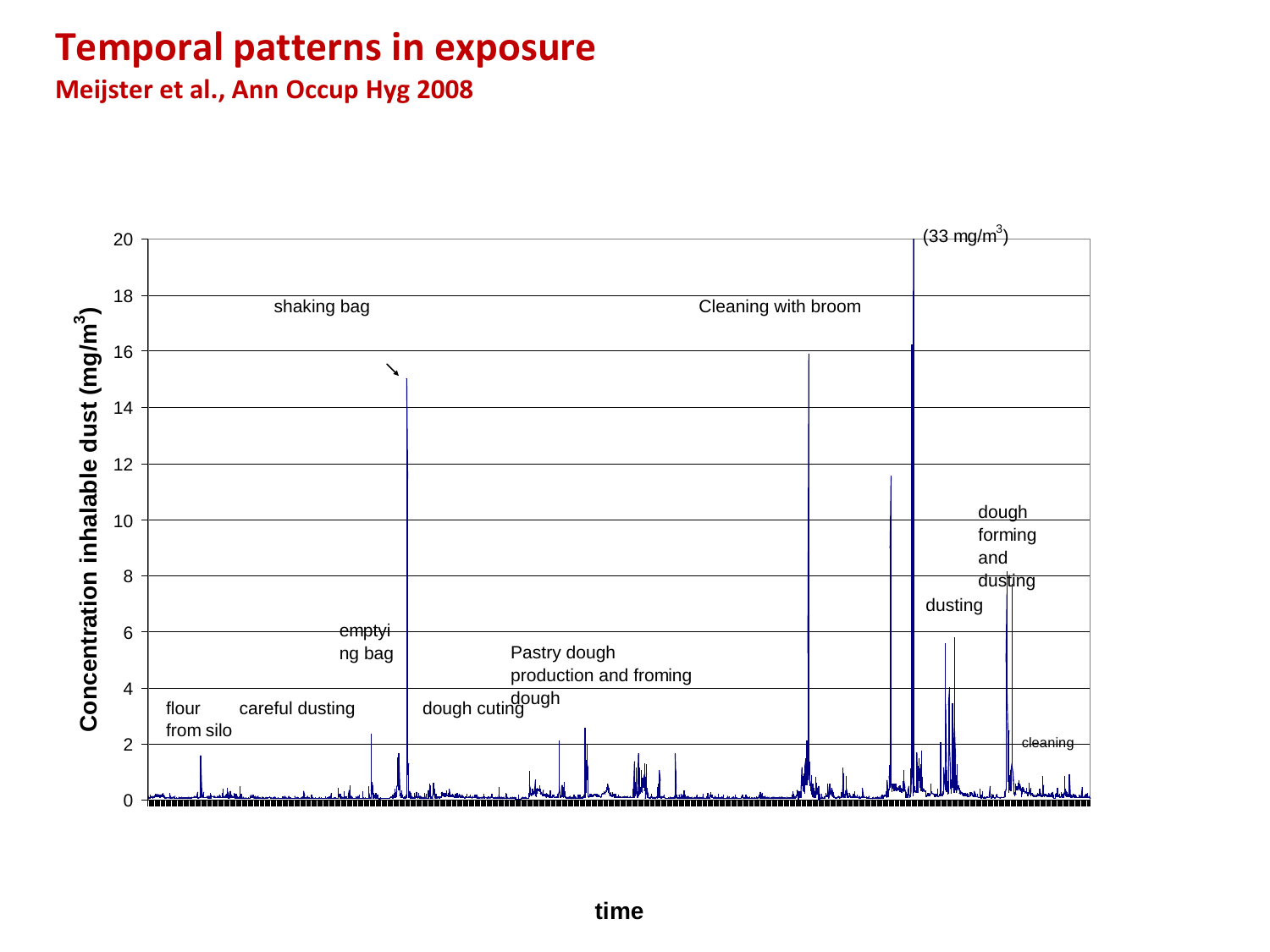#### **Measuring allergens using immunoassays**

- Uses antibodies (polyclonal, monoclonal)
- Measurement of single or multiple allergens in dust
- Specific and sensitive

#### Immunoblot for fungal  $\alpha$ -amylase



- Absence exposure monitoring techniques for high molecular weight allergens until 1980-ies:
	- Limited insight in exposure determinants
	- No exposure-response (or exposure-effect) relationships described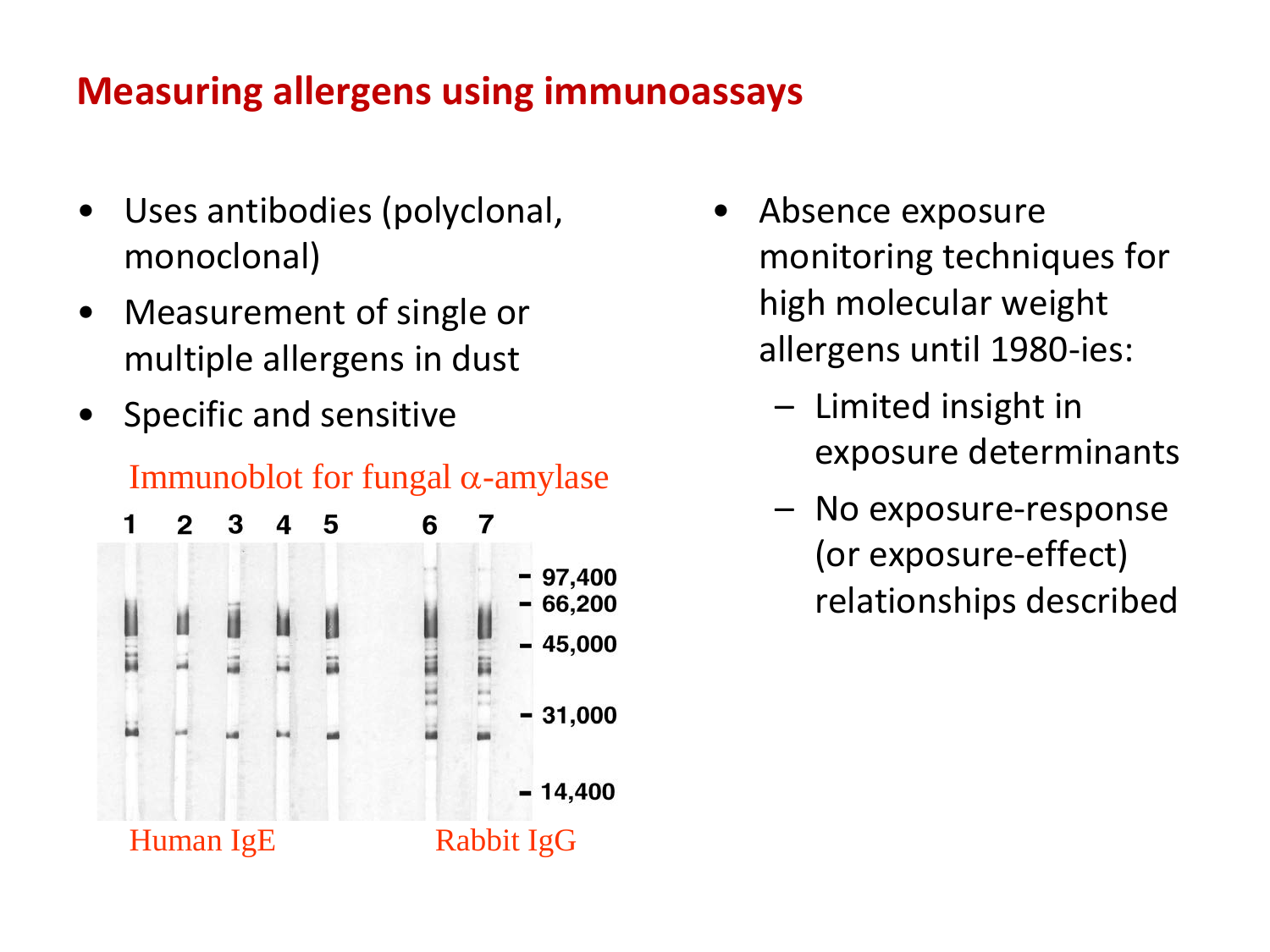#### **Exposure response relations**

'… it seems unlikely that exposure measurements, including personal monitoring, .., would ever be sufficiently accurate, .., to permit between individual differences (-due to differences in underlying mechanisms-) in exposure response relationships to be modeled or measured in epidemiological studies …'

**Occupational asthma and exposure response studies (Becklake M, in Bernstein et al. Asthma in the Workplace, 1999)**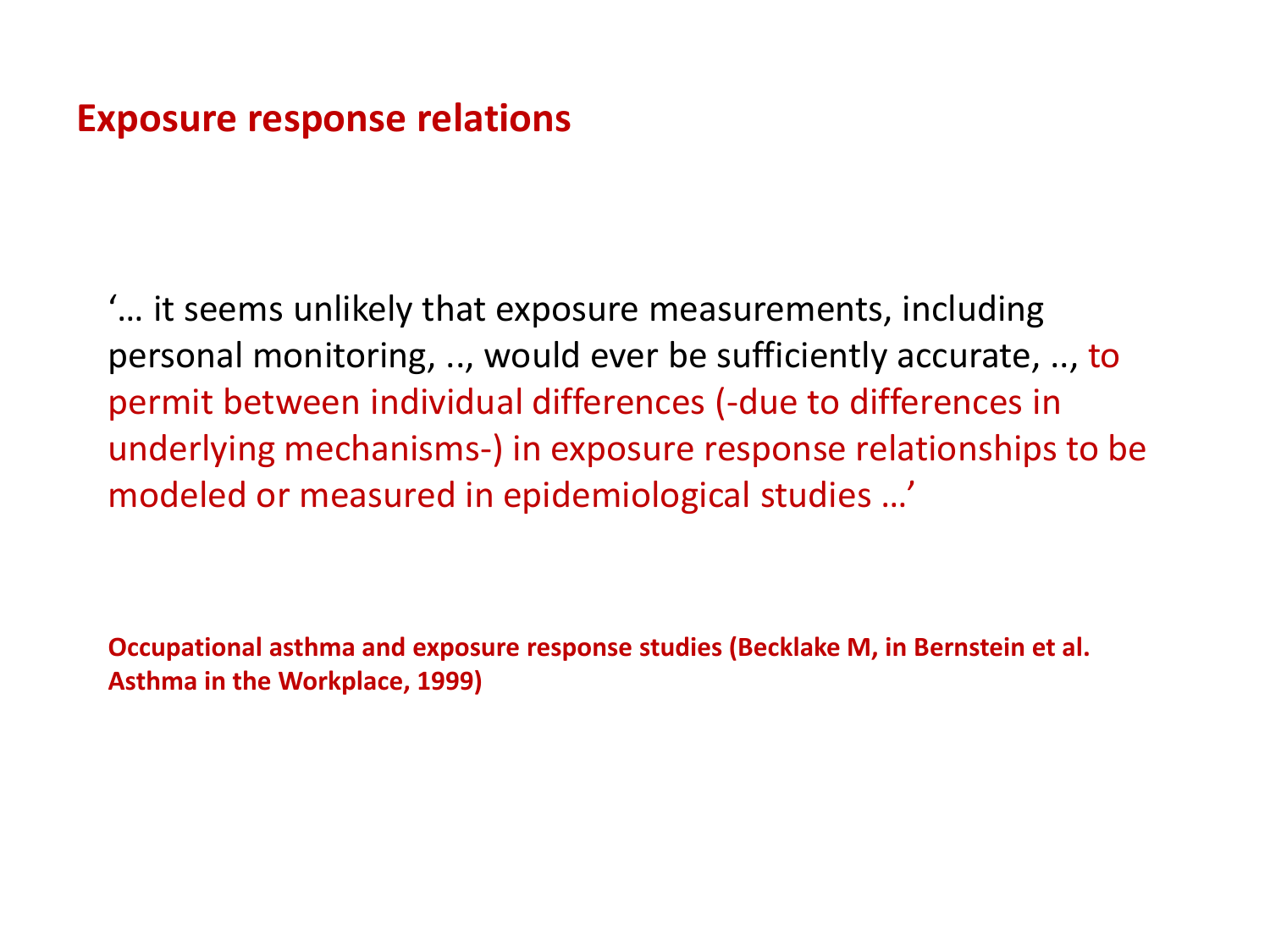## **Exposure response relationships: wheat allergen exposure in bakers**

**Houba et al., Am J Resp Crit Care Med 1998**

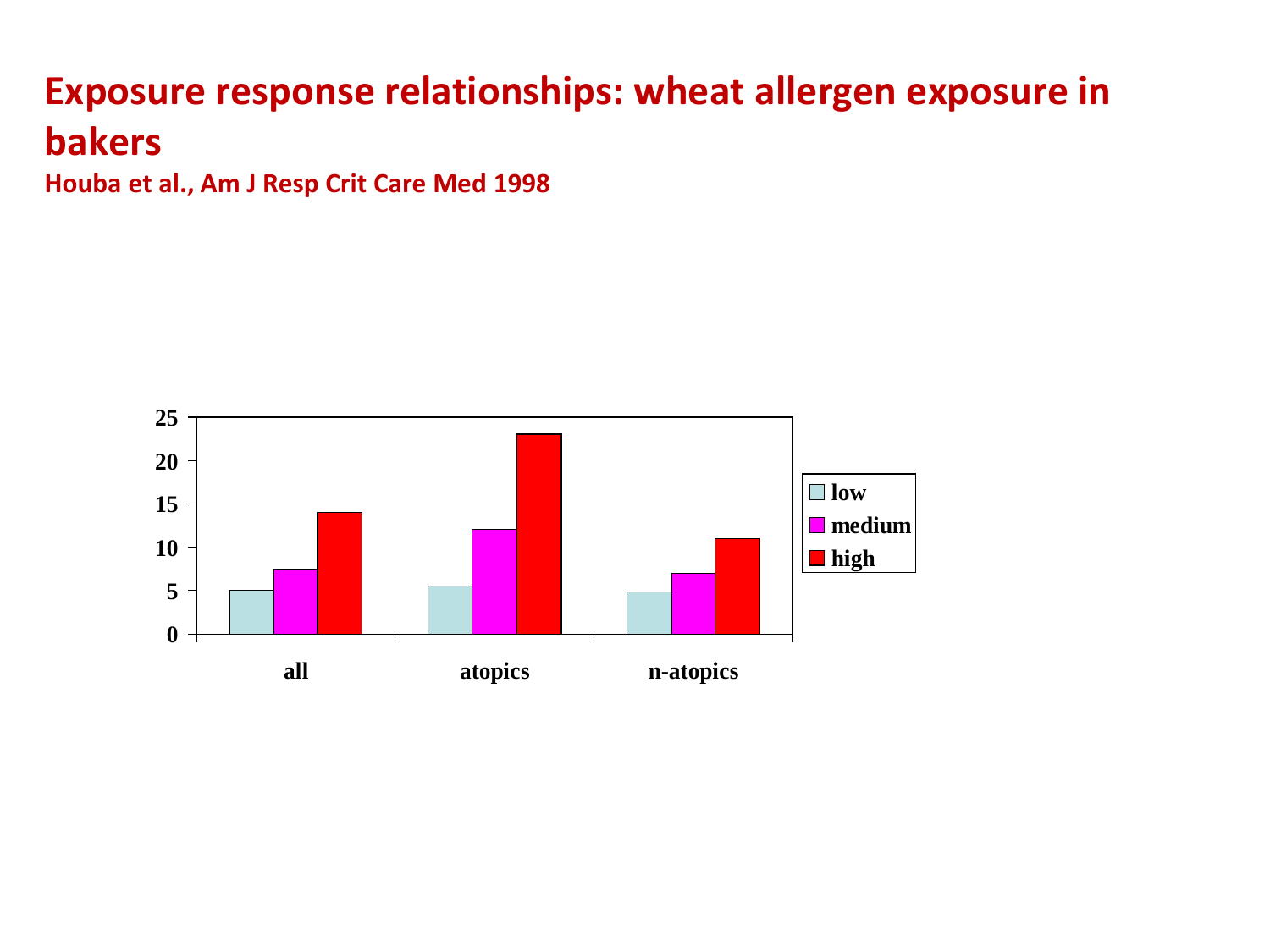#### **Exposure sensitization relationships for three different allergens**

**Heederik et al., Occup Environ Med 1999 with Brisman et al., 2004 added**

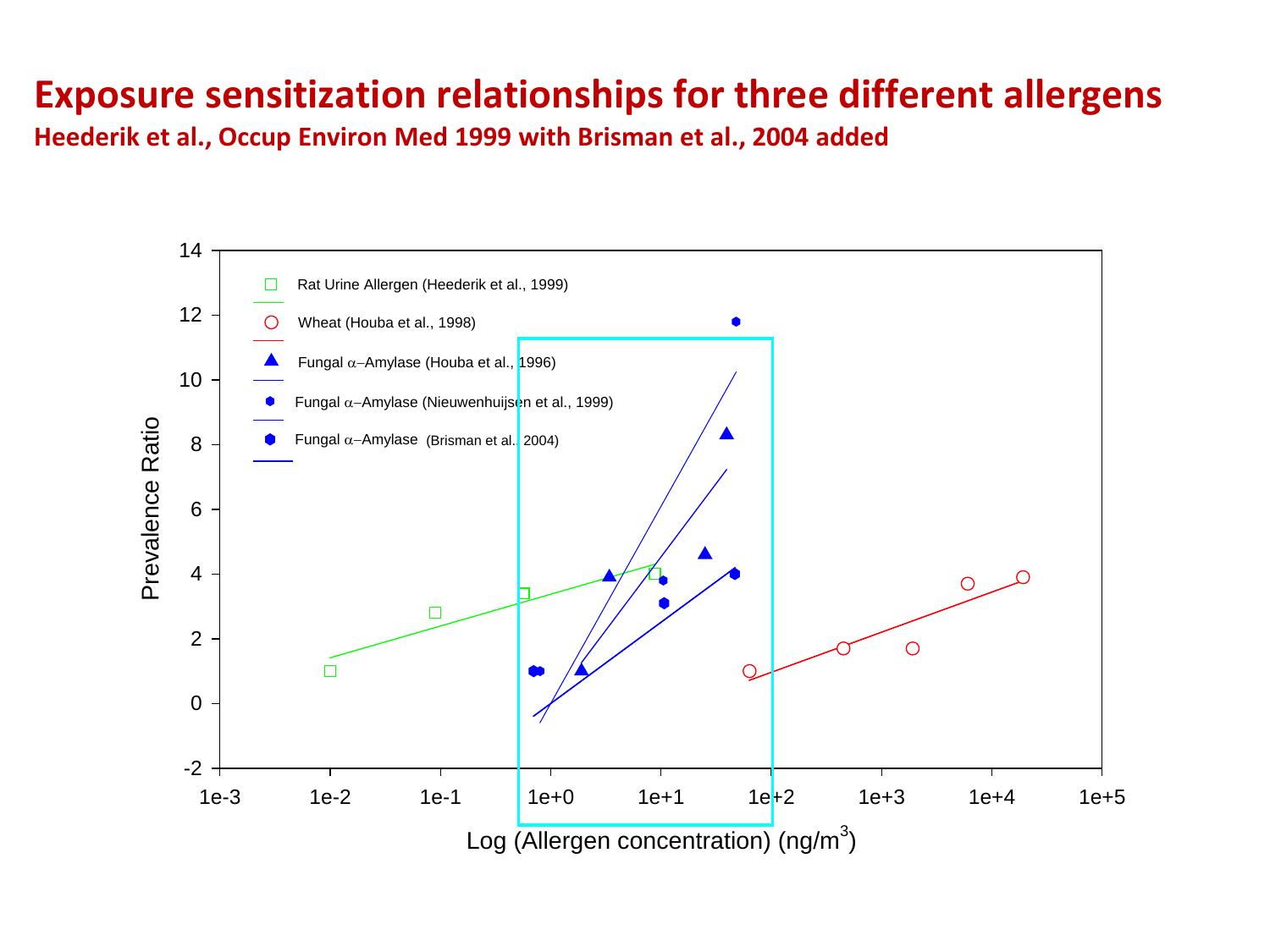#### **WR-symptom prevalence by sensitization and wheat exposure Houba et al., Am Rev Resp Crit Care Med 1998**

|                         | <b>WORK RELATED</b> | <b>PREVALENCE</b> |
|-------------------------|---------------------|-------------------|
|                         | <b>SYMPTOMS</b>     |                   |
| SENSITISED WF (36)      |                     |                   |
| <b>LOW</b>              | 1/7                 | 14.3%             |
| <b>INTERMEDIATE</b>     | 4/10                | 40.0%             |
| <b>HIGH</b>             | 10/19               | 52.6%             |
| NON-SENSITISED WF (310) |                     |                   |
| <b>LOW</b>              | 17/110              | 15.5%             |
| <b>INTERMEDIATE</b>     | 21/97               | 21.6%             |
| <b>HIGH</b>             | 25/103              | 24.3%             |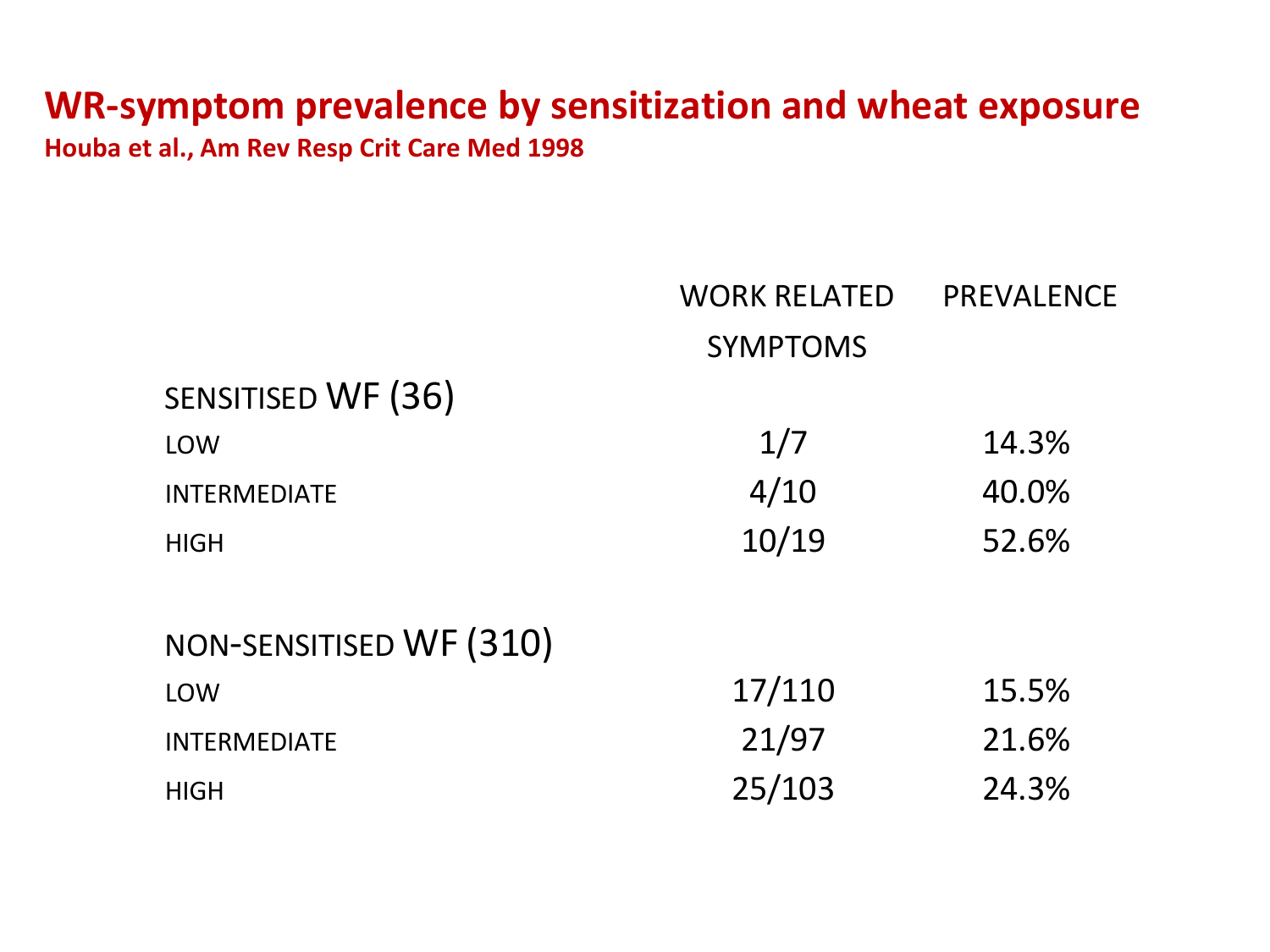### **Time till development of symptoms in a retrospective cohort study among 99 LA Workers**

**Kruize et al., Occup Environ Med 1997**

|                  | <i>LAA</i>     | Median    | Range      |
|------------------|----------------|-----------|------------|
|                  | case           | time till |            |
|                  | $\mathcal{S}$  | LAA       |            |
|                  |                | (months)  |            |
| Non atopics      | 9              | 98        | 7-270      |
| <b>Atopics</b>   | 10             | 27        | $<1 - 117$ |
| $Exp < 2$ hrs/wk | $\overline{2}$ | 83        | 30-36      |
| $2 \leq$ Exp<15  | 6              | 113       | 83-270     |
| 15≤Exp<38        | 7              | 56        | $1 - 192$  |
| $Exp \geq 38$    | 4              | 14        | $<$ 1-36   |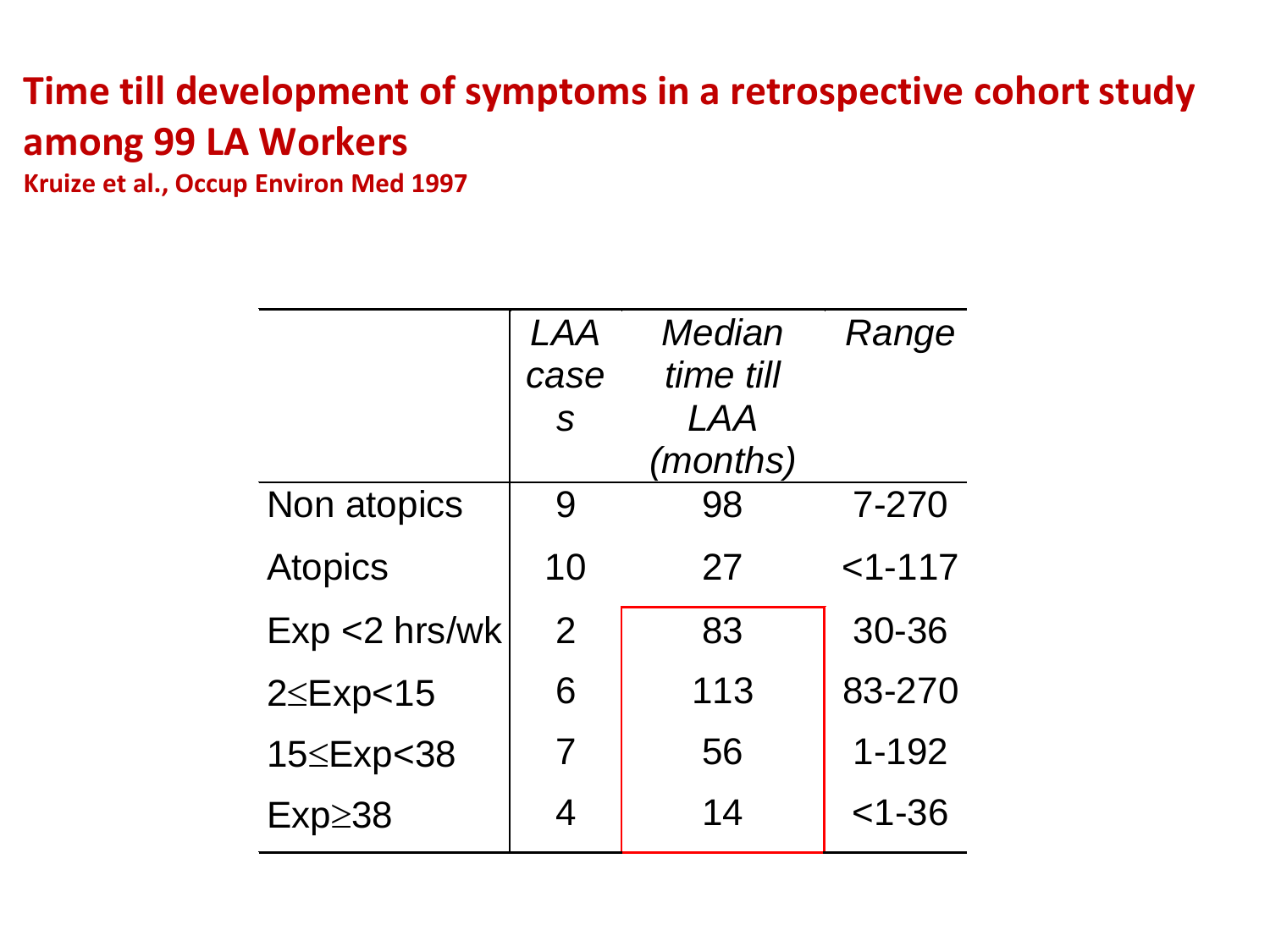## **Platinum salt surveillance study**

**Heederik et al., JACI 2015**



exposure just before sensitization was strongest related to sensitization

Spline model with 3d.f. not-lagged/lagged 0.5 and 1.0 year comparable models fits (AIC 1195-1197) Lagging > 1.5 year AICs >1208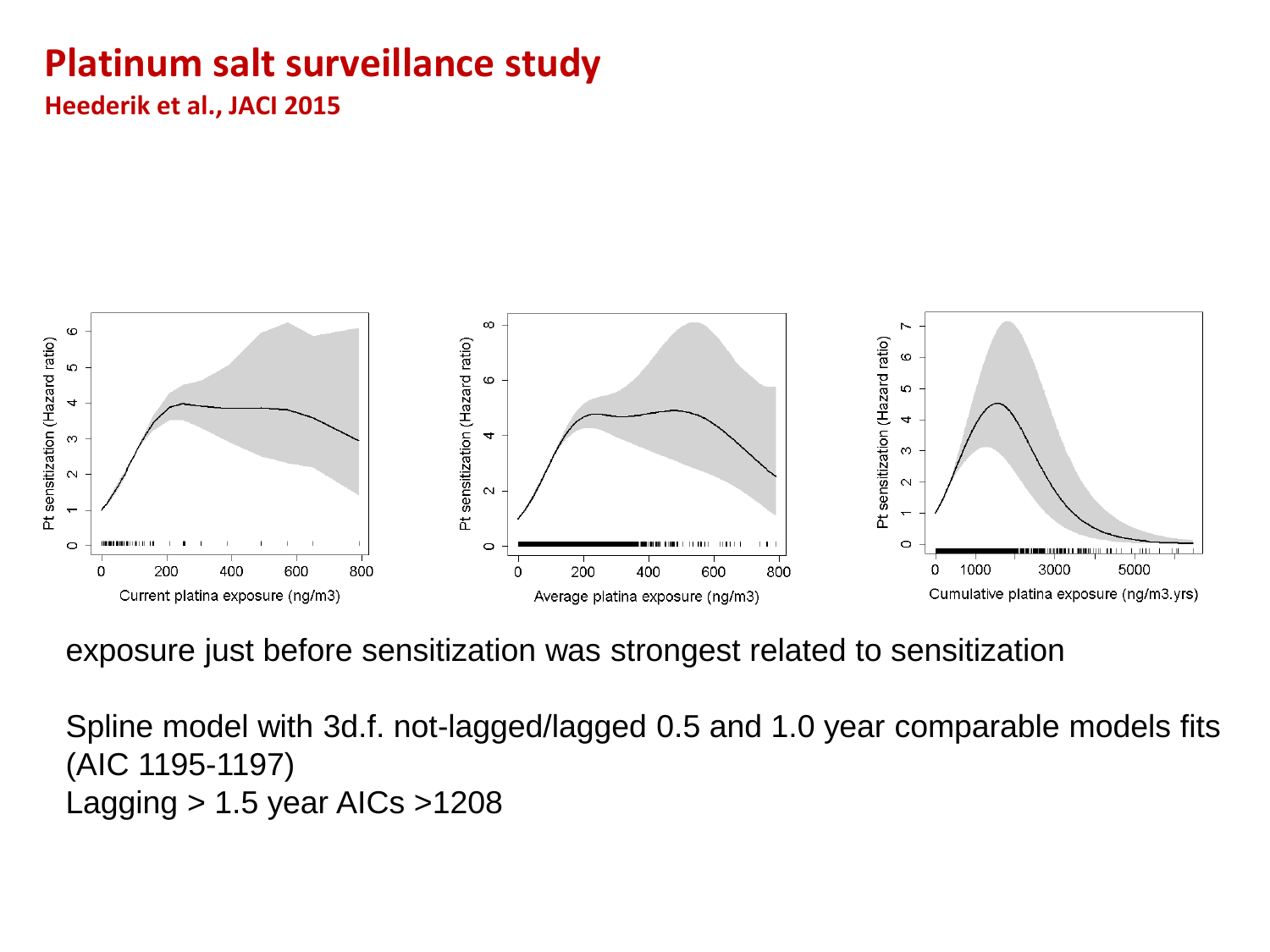#### **Exposure standards for allergens**

- ACGIH standard for subtilisin adopted in 1975 60 ng/m<sup>3</sup>
- Nordic expert group 1996 (wheat flour) 1994 (industrial enzymes). ACGIH standard does not protect against development of sensitization and allergy
- Netherlands Health Council advice for an exposure standard for wheat dust 10<sup>th</sup> August 2004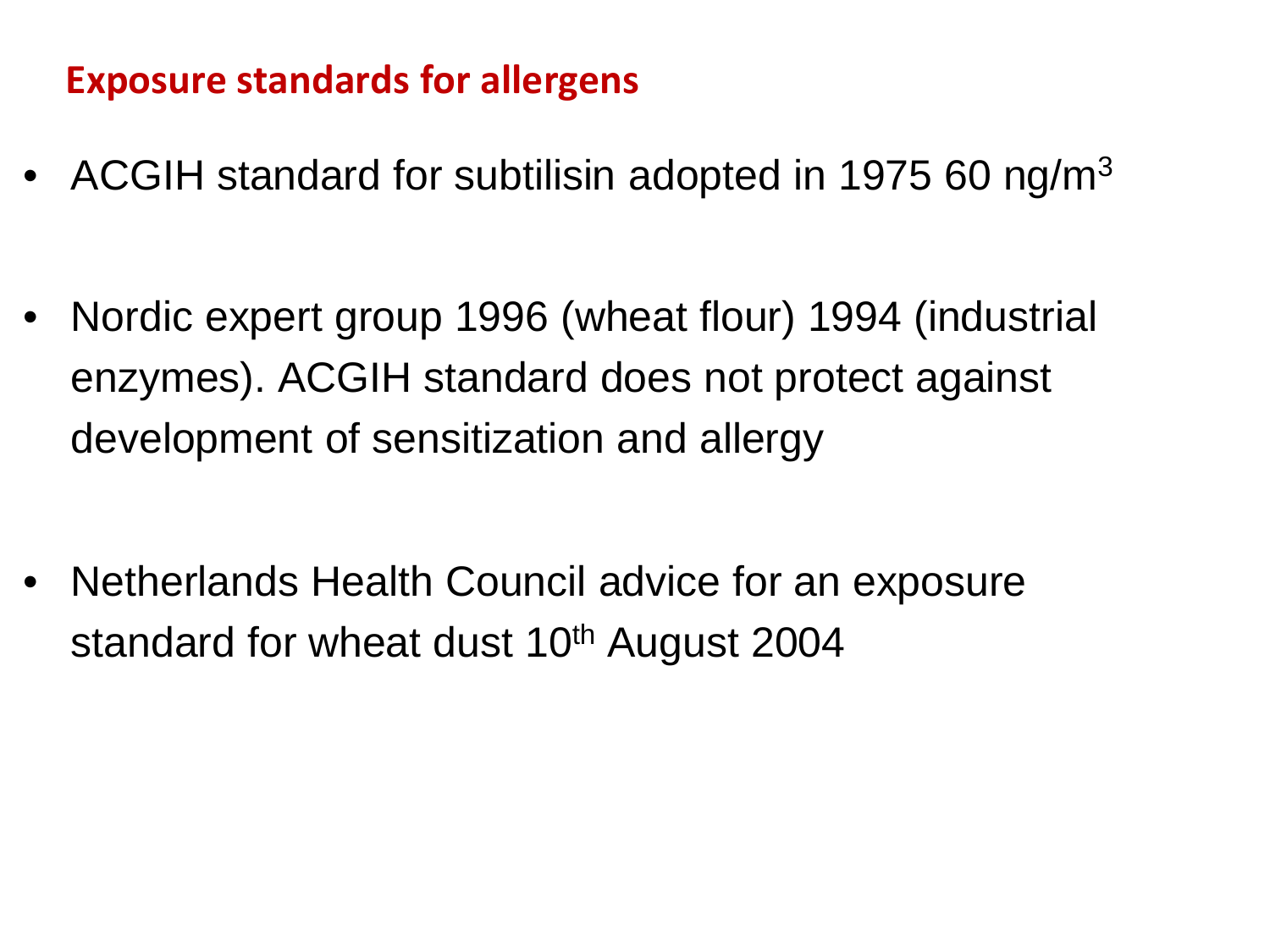## **Exposure standards: Nordic expert group 1996**

**Tikkainen et al, 1996**

"… existing data on exposure-response relationships do not allow the identification of a NOAEL for flour dust. Due to the nature of allergy it is unlikely that the setting of a NOAEL for flour dust will be practicable even in the near future "

"… since sensitization is not a disease", and the relationship between sensitization and symptoms is weak and the predictive value of sensitization with respect to development of disease is unclear, it "appears unrealistic and not sufficiently founded to suggest and OEL to prevent sensitization" ().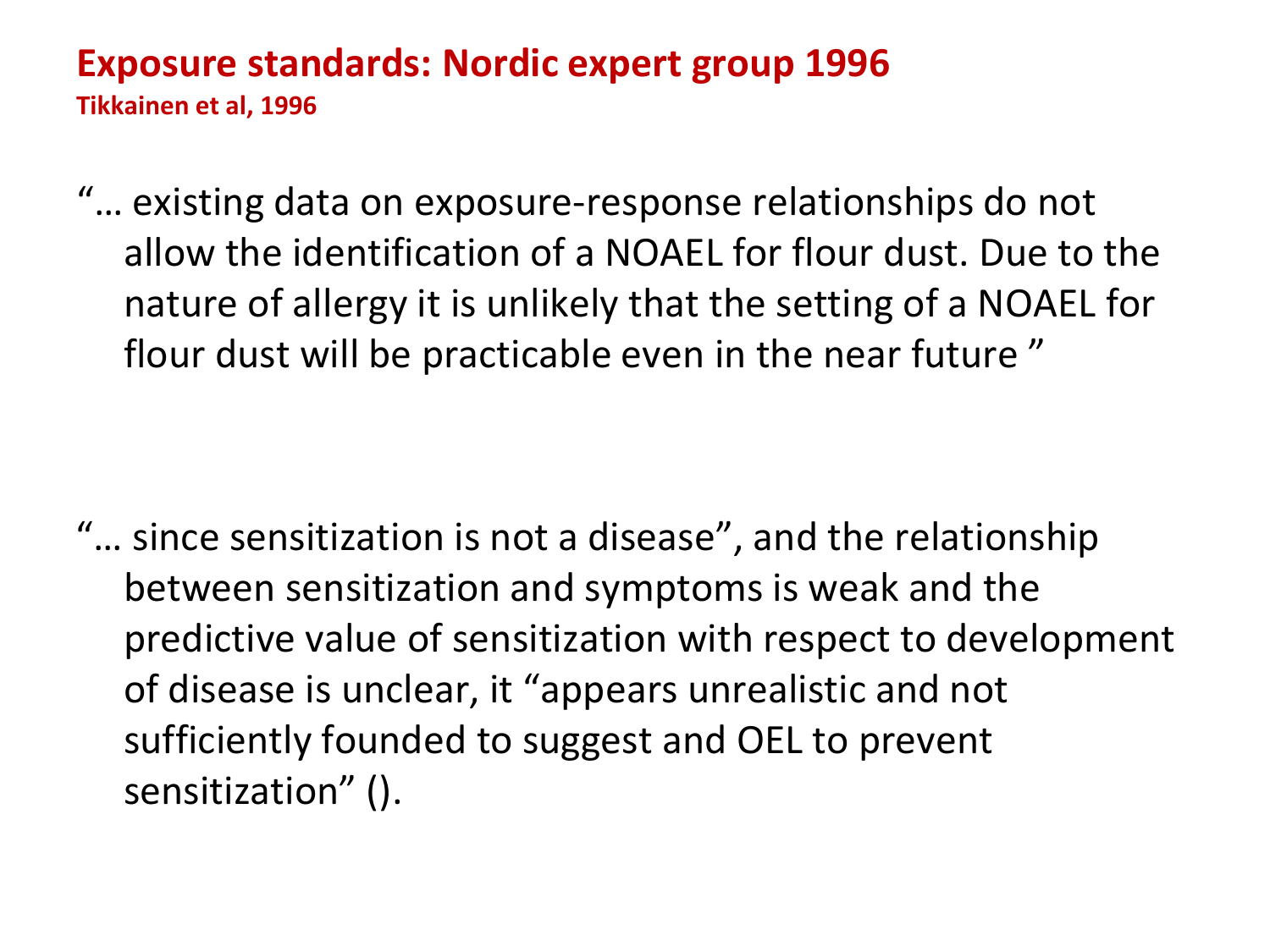# **Exposure standards: DECOS**

**Rijnkels et al., Allergy 2008**

- "… an OEL should prevent against allergic sensitization, as sensitization plays a crucial biological role and is a prerequisite for the development of allergy.
- … the exposure level below which no allergic sensitization develops for most allergens is so low, that OELs are difficult to set with the current knowledge and technical feasibilities.
- … An alternative approach is to accept exposure, which carries a small predefined risk in developing allergic sensitization."

RISK based approach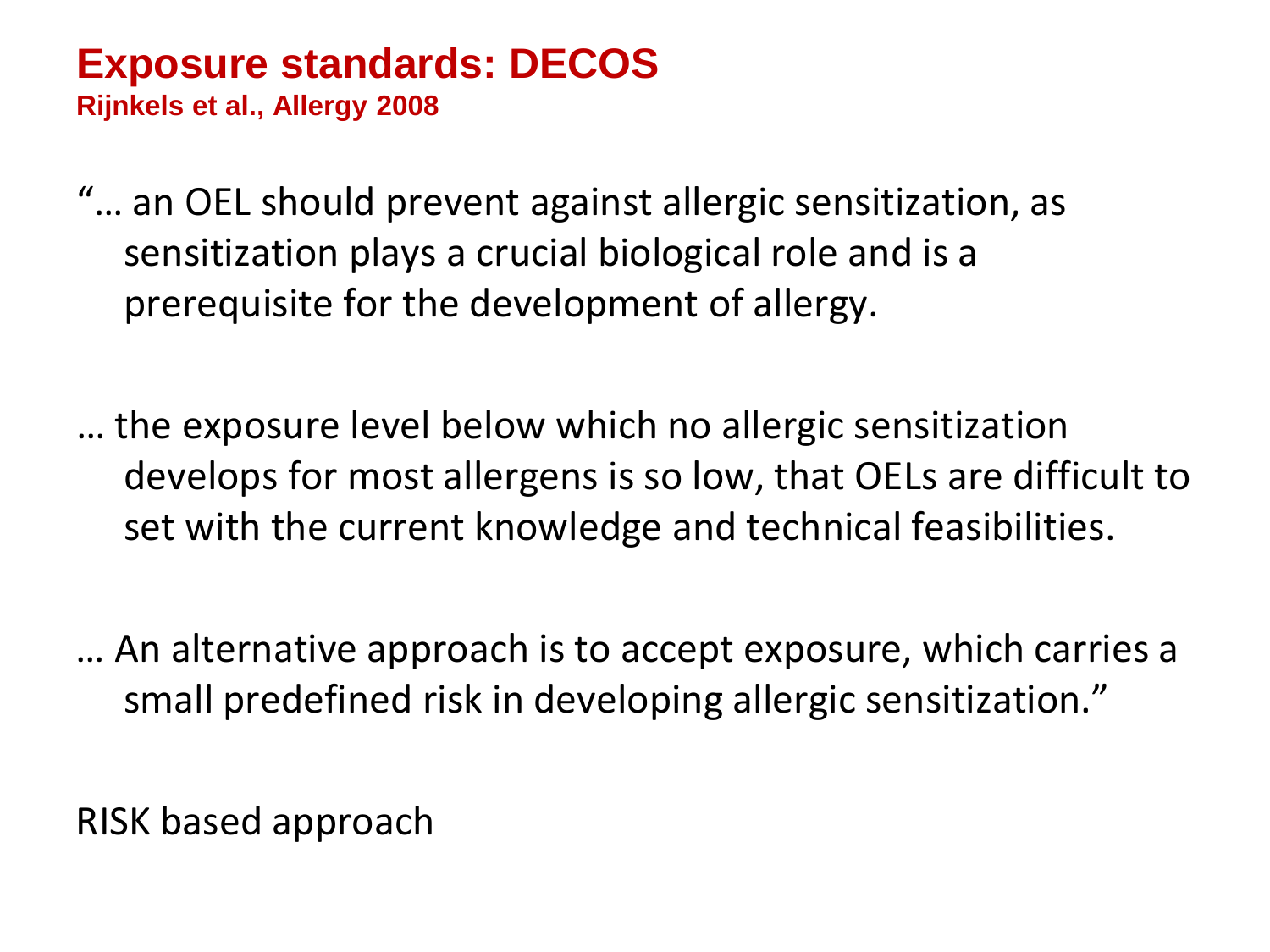## **Health based exposure standard for wheat dust (HBROEL)**

- Netherlands Health Council risk based approach
	- No exposure threshold
	- Estimation of exposure level associated with 1% excess sensitization risk
	- wheat sensitization background (Gautrin et al., 1997)
	- Exposure response (Houba et al., 1998)
	- Assessment factor for variability allergen content of 2
	- $-$  0.5 mg/m<sup>3</sup> proposed at 1% additional risk point



– Parallel with DMEL in REACH